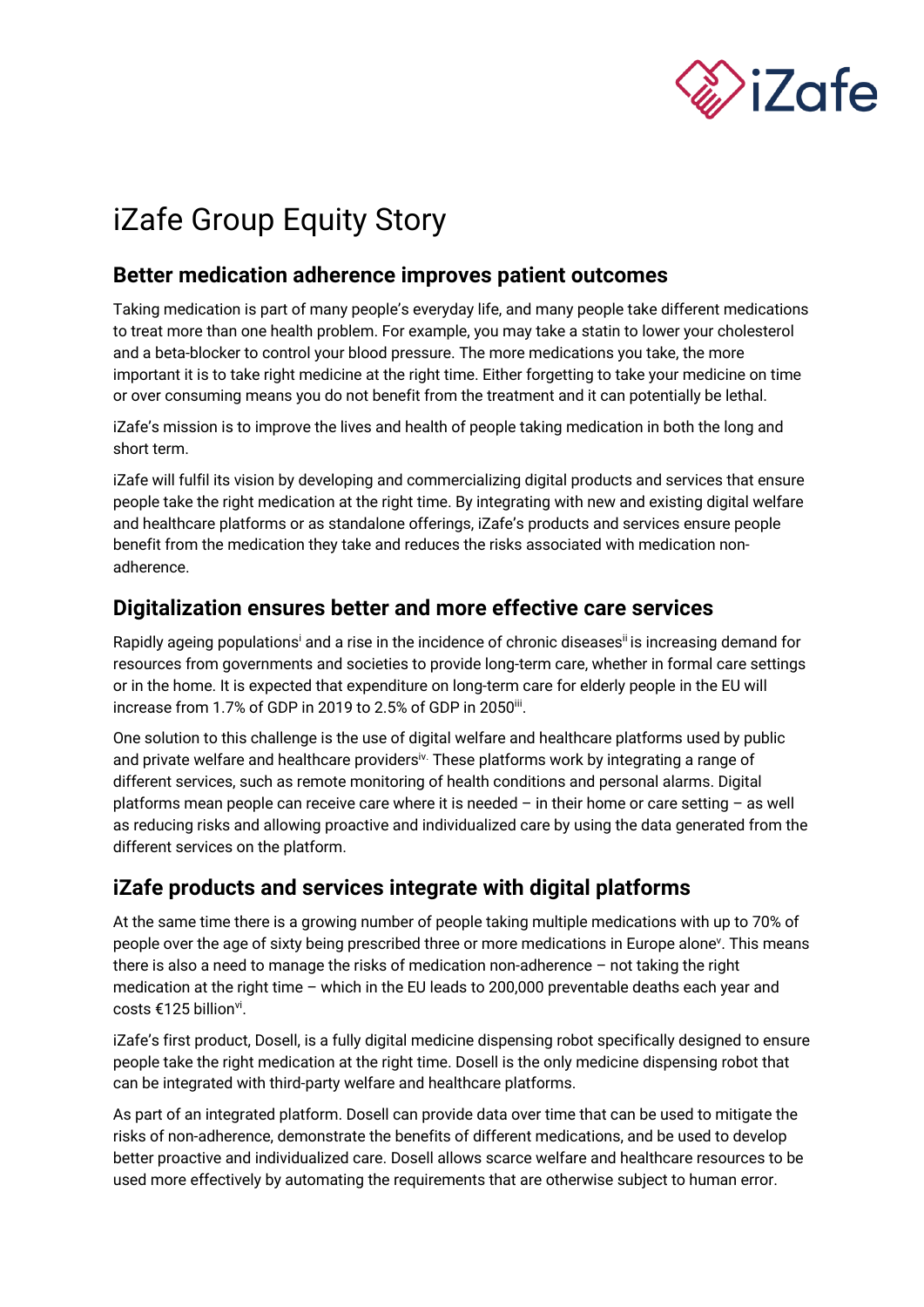Dosell can also be used as a standalone device in the home where a caregiver such as a relative or friend can be linked to the Dosell unit through a phone app.

Dosell dispenses pre-packed sachets of medicine at the right time. In Sweden alone, more than 200,000 people already use pill sachets<sup>vii</sup>.

# **Recurring revenues in markets driven by megatrends**

iZafe's business model is to sell products that dispense medication and earn recurring revenues as a license fee for sales to public or private welfare and healthcare operators or a subscription fee for standalone consumer sales. B2B sales to operators are made through partners that develop and sell digital welfare and healthcare platforms. This approach allows iZafe to benefit from the platform integration expertise of its partners and avoids the need to build a large sales organization.

B2C sales are made through distributors that provide direct to consumer sales or partners that provide integrated welfare and healthcare solutions direct to the consumer.

The major drivers for iZafe's business are the ageing population, the increasing number of people being multiple medications, and the growth in the digital welfare and healthcare platform market.

The global digital healthcare market is expected to grow to USD \$441.8bn by the end of 2025<sup>viii</sup>. At the same time, advances in technology has created the worldwide market for automated medicine dispensers which is expected to grow at a CAGR or 9.5% to over USD 2 billion by the end of 2027<sup>ix</sup>.

# **Important partnerships already in place**

iZafe is currently focused on developing its B2B businesses in Sweden, Norway, and Finland and its B2C business in Sweden and Italy. In addition to the B2B partners iZafe works with in the Nordic markets, iZafe has a partnership with a global provider of digital healthcare platforms that can lead to Dosell being made available in North America and other European markets.

In B2C, iZafe sells Dosell in Sweden through Apoteket, the country's largest pharmaceutical chain, to meet the needs of customers and their relatives. In Italy, iZafe has partnered with a private healthcare provider which is developing digital platforms to allow elderly people to live in their homes longer. An integral part of iZafe's Italian partner's plans is the development of the pill sachet dispensing market in Italy and where Dosell is the natural leader.

iZafe has invested heavily in ensuring that Dosell meets the needs of its partners and users and continues to work to ensure that Dosell is at the forefront of the digital robot medicine dispensing market. To meet the needs of the growing digital welfare and healthcare market, iZafe will in the future seek to identify opportunities either in-house or through acquisitions to develop, commercialize and sell products and services for dispensing other forms of medication at the right time.

# **Strong commercial track-record and digital know-how**

iZafe's leadership has extensive experience in developing and commercializing integrated digital products and services, including in care settings. Management experience includes working with public and private digital service providers and establishing international business operations. Based in Stockholm, Sweden, iZafe's dynamic team is ideally positioned to lead iZafe and take advantage of the fast-growing global demand for digital welfare and healthcare products and services.